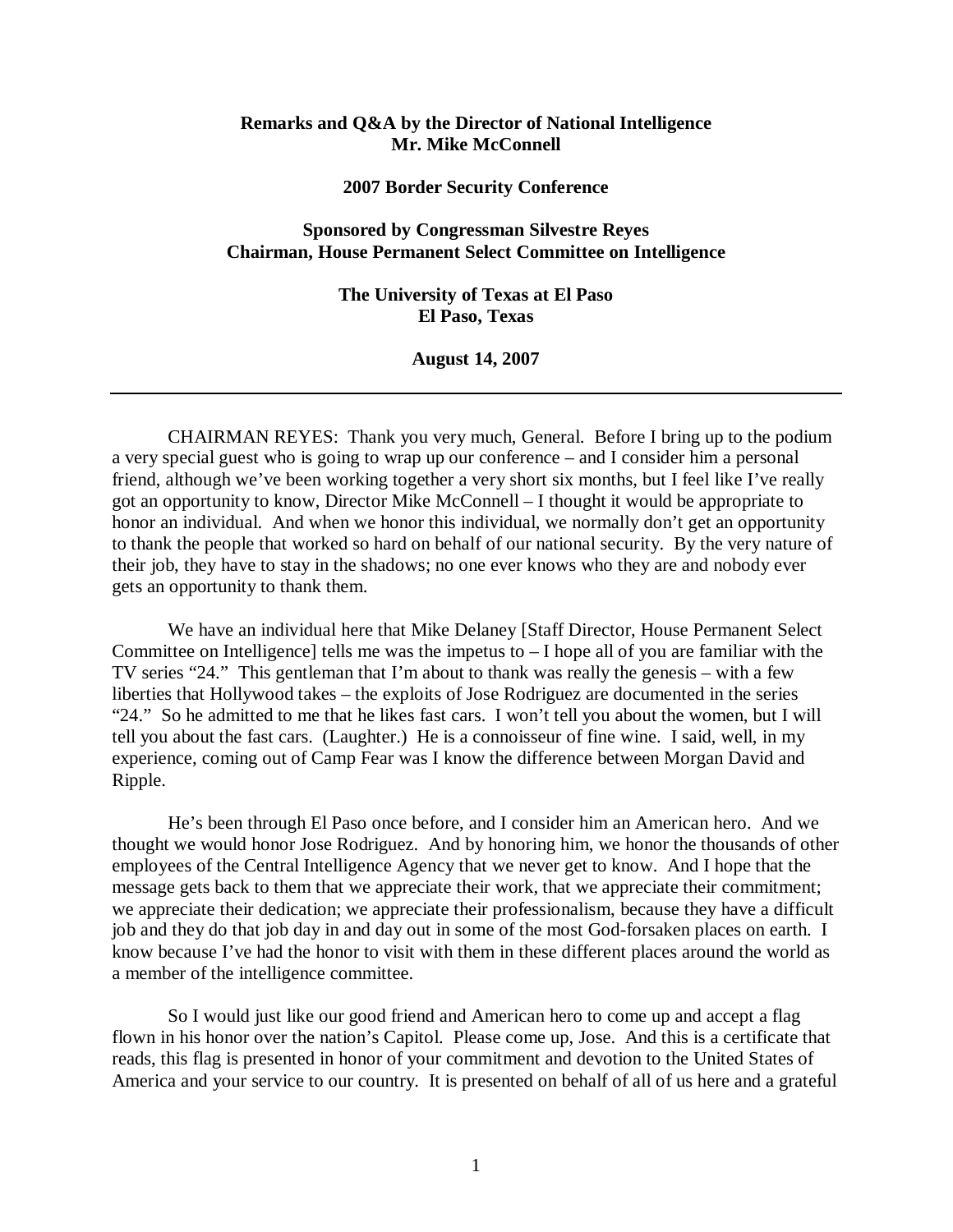nation that will never forget your hard work and your sacrifices. Mr. Jose Rodriguez, Director of National Clandestine Service. Please give him a big round of applause.

## (Applause.)

JOSE RODRIGUEZ (Director, National Clandestine Service): When I said yesterday that I was a little nervous because I was dropping trou – I didn't mean it in the "24" series sense; I meant it in dropping cover. But I am truly honored, Congressman. I don't know what to say. I am truly honored. And what I will do is I will go back to my service and I will tell the people who work there with me, my colleagues, about this honor that you have given us in front of so many people. Thank you. It's not often that we get recognized. And to be recognized like this is just very unique. And I thank you so much. Thank you so much.

## (Applause.)

CHAIRMAN REYES: Okay, now, thank you very much, Jose. Thanks for your 30 years of dedicated service to our nation. Now, I think we're going to wrap up the conference in a big way, because you're about to hear from a gentleman that has 40 years experience in this business, and one that I have gotten to know very well. In fact, the last two, three weeks, I think, I saw him more than I saw my wife during that period.

We were participating in some intense negotiations – he on behalf of the administration; I and a couple of others on behalf of the leadership of the House and Senate. And you really get to judge the character of an individual. Regardless of the outcome of those negotiations, I know he is a standup individual. I know that in Mike McConnell, we have the right man for what I think is one of the toughest jobs.

He is today only the second director of National Intelligence. And he's got a lot on his platter. He's got a tremendous challenge, but he's got a lot of great people working in those 16 agencies that he heads as the director of National Intelligence. We are committed to giving him the tools that he needs to make sure that he does the job of keeping this country safe. It's not an easy job, but this is not an individual that shies away from a challenge.

He's also, I think, in the same category as Jose in terms of, maybe he's got a much higher profile type job, but he's every bit as dedicated; he works every bit as hard. I can tell you from my own personal experience with him. He comes in early and stays late and is ready to come back. I think he'll tell you that his day starts somewhere around 3:30 in the morning, because he's got to be ready to brief the president every single morning.

So it's a real privilege and a real honor for me to have him accept the invitation to keynote this luncheon and to close out our conference, because I know that you're going to really enjoy his comments. And I hope as you hear him speak up here, I hope you keep in mind the immense responsibility on the shoulders of this gentleman. So with that, please help me welcome and give a warm El Paso welcome to the director of National Intelligence, Admiral Mike McConnell.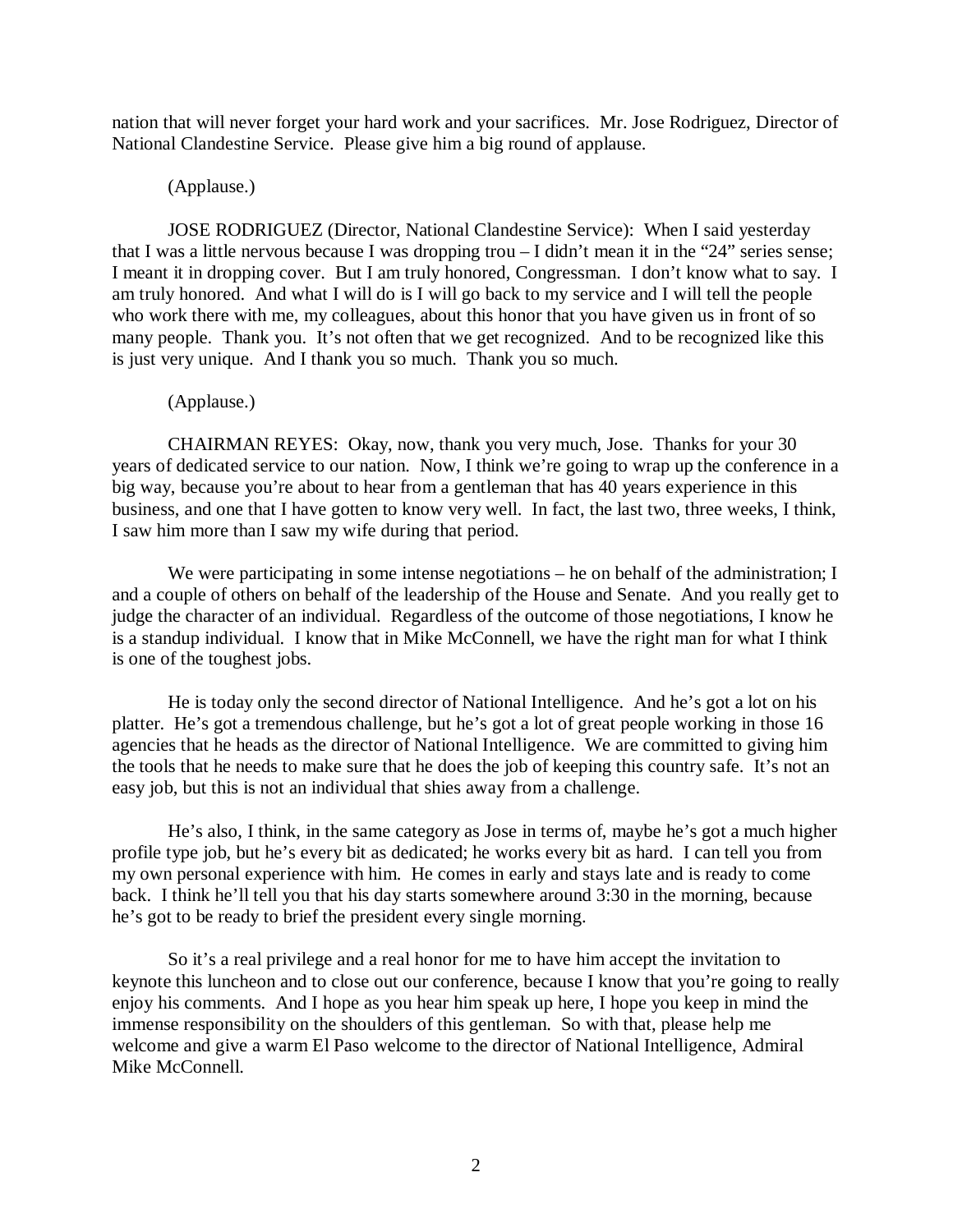## (Applause.)

DIRECTOR McCONNELL: Thank you, sir. Thank you for those very kind remarks. Usually, when I speak at something like this, I prepare remarks ahead of time. Then there is discussion at the table or you meet someone, so as usual, if you want to know about the prepared remarks, I'll leave a copy. Everything I'm going to say, I'm just going to make up here based on conversation today.

I also want to acknowledge Jose. I do know about the fast cars, and I won't mention the women. But I can acknowledge a truly great American who has done tremendous things for this country. It's a pleasure to be here. I thank you for the opportunity and it's an honor to be the cleanup batter for this distinguished conference. I understand the fourth year, getting better every year, and great promise of tings to come.

As the congressman mentioned, I have 40 years in this business. First thing that does is make me old. I've spent most of that time in the intelligence business, and most of that experience is in the Cold War. So in some senses, I guess I'm a product of the Cold War. But contrary to what is written, in about 1992, history did not end with the collapse of the Soviet Union. We have many, many threats today; not the least of which is terrorism, which we focus on; but of course, drugs and human trafficking, and even things like infectious diseases.

The issue is globalization. And part of globalization is speed. Someone can get sick in Hong Kong and 12 hours later, we could have an outbreak of something like SARS in this country. Also, the connectedness. If a major bank were to fail in this country, it could have repercussions around the world. It could have devastating repercussions around the world. So this sense of globalization and the focus of some to take advantage of the technology that we enjoy for greater productivity and a higher standard of living has caused us to have a new series of threats that we have to adjust to.

Now, I got a call in December asking if I would consider the nomination to come back. And quite frankly, I was enjoying supporting this community from, shall we say, an executive position in industry. General Thomas and I had similar positions, he in one company and me in another. So I had to think about it a bit; but why I chose to come back was an opportunity to provide a service to the nation, an opportunity to hopefully impact on this community and the way that it can contribute to the threats that we're facing today.

So, as I thought about it, I did tell the president that I would agree to come back to government, being considered for the nomination. I went through the process and I sat and thought for those weeks that I was preparing for the nomination hearings – what would I do, and how could I have impact, and what were the most meaningful things to do? So I took a page out of industry to try to determine how would you create a sense of momentum, a series of deliverables and a series of accountability – a set of accountability – in this community to cause us to move faster at a much more aggressive pace.

So the idea we came up with is something we call a 100-day plan, and it's really nothing very fancy. It's a contract with the organization – organizations that I represent. We agree on a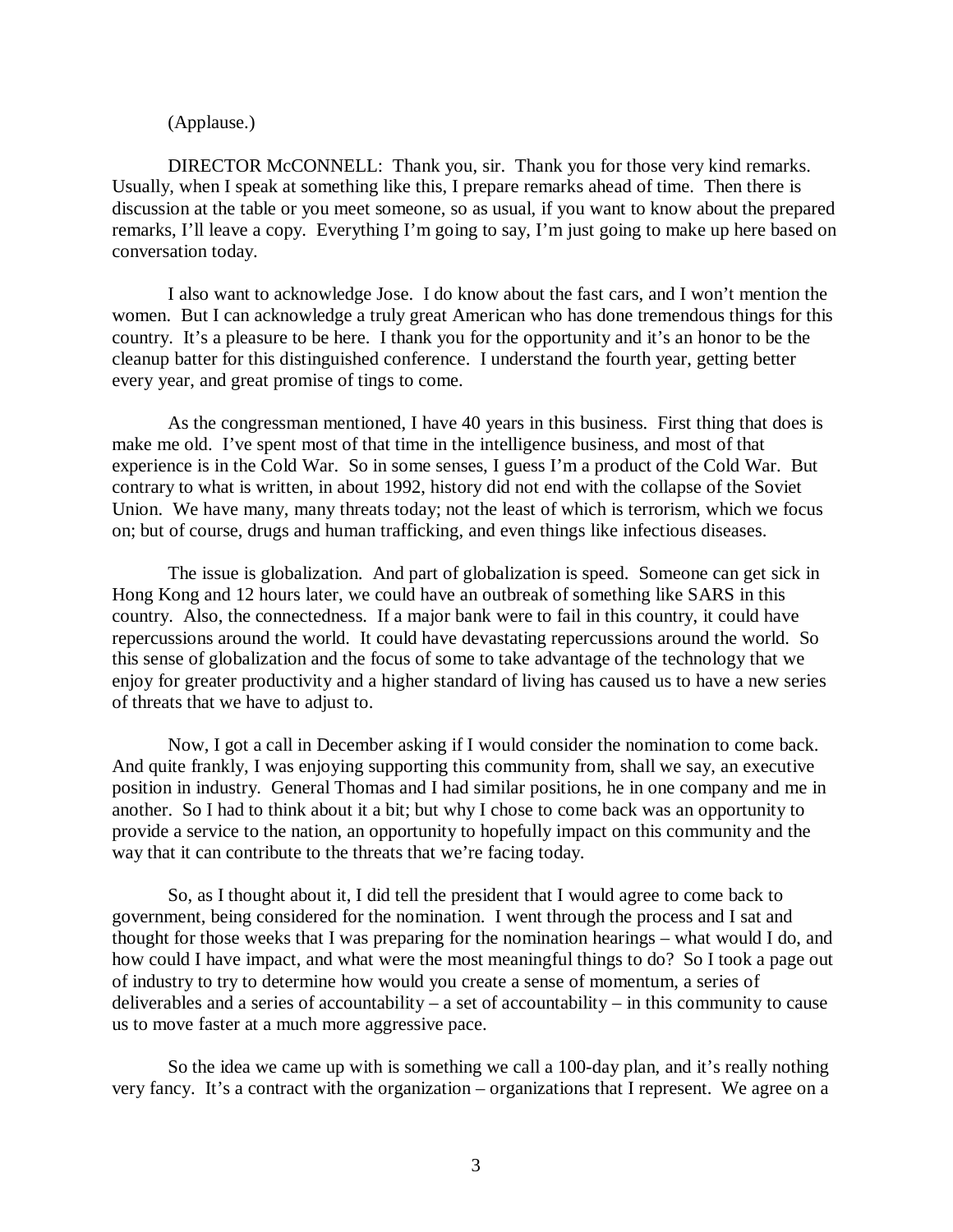set of outcomes, we agree on a set of deliverables, we agree on a timetable, and then we launch our efforts. And the areas that we focused on  $-1$ 'll just very quickly just give you a list – first and foremost, to create a culture of collaboration. You've seen the 9/11 Commission report, Weapons of Mass Destruction Commission report, and all the follow-up to what were the failures of my community as a result of 9/11. And for the most part, it's a series of efforts of failing to connect dots, or failing to make connections of pieces of information across diverse communities. So it seemed to me, one of the ways that you can take that on is to know people, and you serve with them and you have a relationship with them, and you have a common language and a common understanding and a common set of goals. Even though you can be in different organizations, you tend to connect. So the first thing I want to do is to put more emphasis on collaboration in this community.

Now collaboration can be achieved in a number of ways. I was a product of the Department of Defense, having retired after 29 years in the Navy. That was achieved with a law passed by the Congress, over great opposition from the U.S. military in the mid-'80s. Every service chief, when the law was being debated, stood up under oath and said if you pass this law, it will ruin the United States military. The law is known as Goldwater-Nichols, and what it created was a forced jointness among the services. I remember as a Navy guy, I used to sit in a Navy staff meeting – we'd be talking about what we're going to do. They'd say hmm, Navy – we have our own ground force, we have our own air force, we have all the ships – why do we need those other guys? (Chuckles.)

So, Navy was not going to embrace jointness, and when the law passed, it changed the world a bit. It said, for example, if any of you Navy officers want to be competitive to make flag rank, you cannot achieve flag rank unless you've had joint duty – joint meaning serving with the other services, serving in a joint environment. And that instantly changed the while outlook on jointness. There were some other things that went with that legislation, but that was the force – (inaudible).

So Ambassador Negroponte before me spent about 14 to 16 months working on jointness for this community, and he handed it off to me. And fortunately for me, the new Secretary of Defense, Bob Gates, having had experience in this community, understood what this was all about. So we had a partnership, and it didn't take us too long to get jointness as a part of our culture and our approach and our collaboration. What does that mean? Sixteen agencies in this community. If you hope to be a senior in any of those agencies, the requirement is you must leave that agency to go to another agency, learn about their process and their procedures and their culture and the problems they face. And the proposition is that if you go there and know more about a different organization and you come back, you will establish ties and bonds in understanding, and that will cause us to come together better in a sense of collaboration across this community. It's a classified world. It's a world that hides behind the cover, so we have to know each other, and we have to reach across those boundaries.

One part of this collaboration is personal. This community, not through law or policy but by habit, has adopted a position of screening out first generation Americans. Screening out first generation – (inaudible) – Americans. That's not because it was embedded in any policy documentation or law, it's just that's the way it was. The rationale was that if when we were in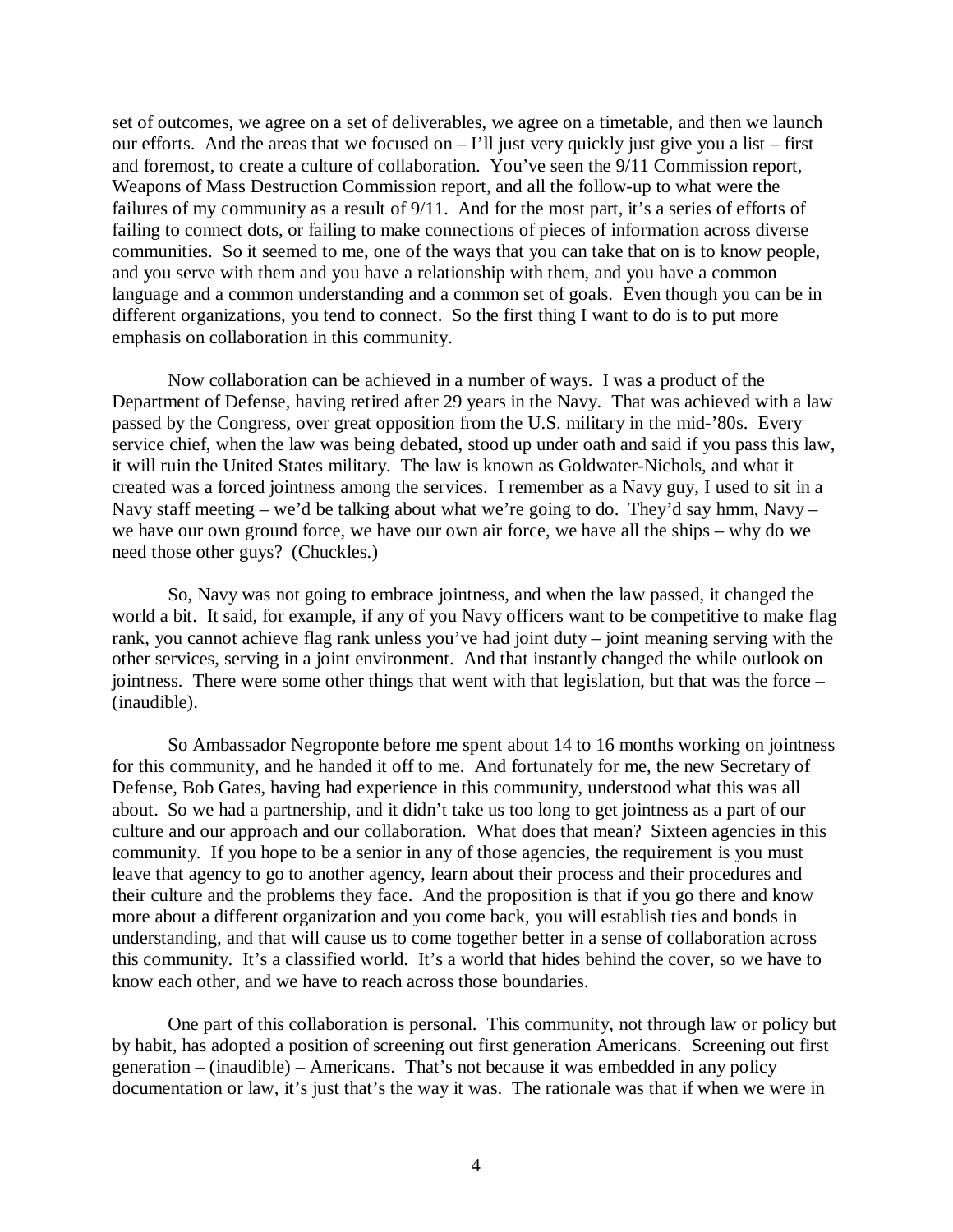conflict with the Soviet Union, we couldn't have someone from the Warsaw Pact, first generation American, that would have relatives. And the rationale would be there would be blackmail. The rationale was well, we couldn't bring them to our midst. It was too much risk. That's not policy; that was just the way our habits evolved. We're going to change those habits.

It is now our policy across this community that we do not screen out first generation Americans. The very people that we need in this community to speak the languages, understand the cultures, are the ones who have come to America from the distant shores. And they'll allow us to take advantage of their insight, their ability to fit in, because our targets, those that we have to penetrate, understand and gain intelligence information on, they're all foreign. This community does not have a domestic role other than foreigners who might be here in this country. So, our focus is to get a more diverse culture, particularly first generation – first generation Americans, and particularly from those groups that are currently target in this country, so that we have the language skills and the ability to fit that in when we do the things that Jose Rodriguez and his crew have been doing for the last 30 years.

Now, when I mention diversity, it does remind me of a story I wanted to share with you. One of the greatest opportunities of my life was to work for a general who's known well to all of you; his name is Colin Powell. Now I showed up as Colin Powell's new intelligence officer five days before the Iraqis invaded Kuwait, and I remember standing there, looking at all those Iraqi forces on the Kuwait border, and I was wearing my sailor suit. Now a sailor in the summertime wears white – white shoes, white trousers, white shirt, shoulder boards, the whole thing. And I'm standing there in front of a general dressed up like a tree – (laughter). And I said, "General, there are a lot of Iraqis over there on the border." And he said yes, Mike, I know that. Now I was ready for the next question. He was going to ask me how many – (inaudible) – and I had that figured out. He said, "How many maneuver brigades?" I didn't even know what a maneuver brigade was.

So I was – at this point, I'm not sure if this is going to work out, but to give you a feel for the man, I felt pretty low about that point, and I said sir, I don't know but I'll go find out. So I started out, and I was walking across his office and he said Mike, and I turned around – (inaudible) – said, "We do work together." And what he said to that little – just that little – (inaudible) – was you're okay, you don't know a lot about ground stuff and that's my world, but if you go out and study and – we can work together. So I already felt great.

Now, we did that first Gulf War. It was over and I was assigned as the new director of National Security Agency and what I really wanted to do was to get General Powell come up and visit. Visit the workforce – he was an American hero – just a great opportunity. So I called him and he said you know, I really – my schedule's pretty busy, and so we talked and we talked. I couldn't get him. Finally, it dawned on me. I said there's a way that I can do this. Army guys like to shoot guns and we had a pistol range, so I said General, you know we have a pistol range. He said all right, all right, I'll come up.

Now, I went down to the Pentagon to get him, and so there we are – this big black limousine – and Otis is in the front seat driving, I'm sitting in the back seat with General Powell. And Otis was not driving fast enough, so the General, about halfway he said Otis, pull over. So,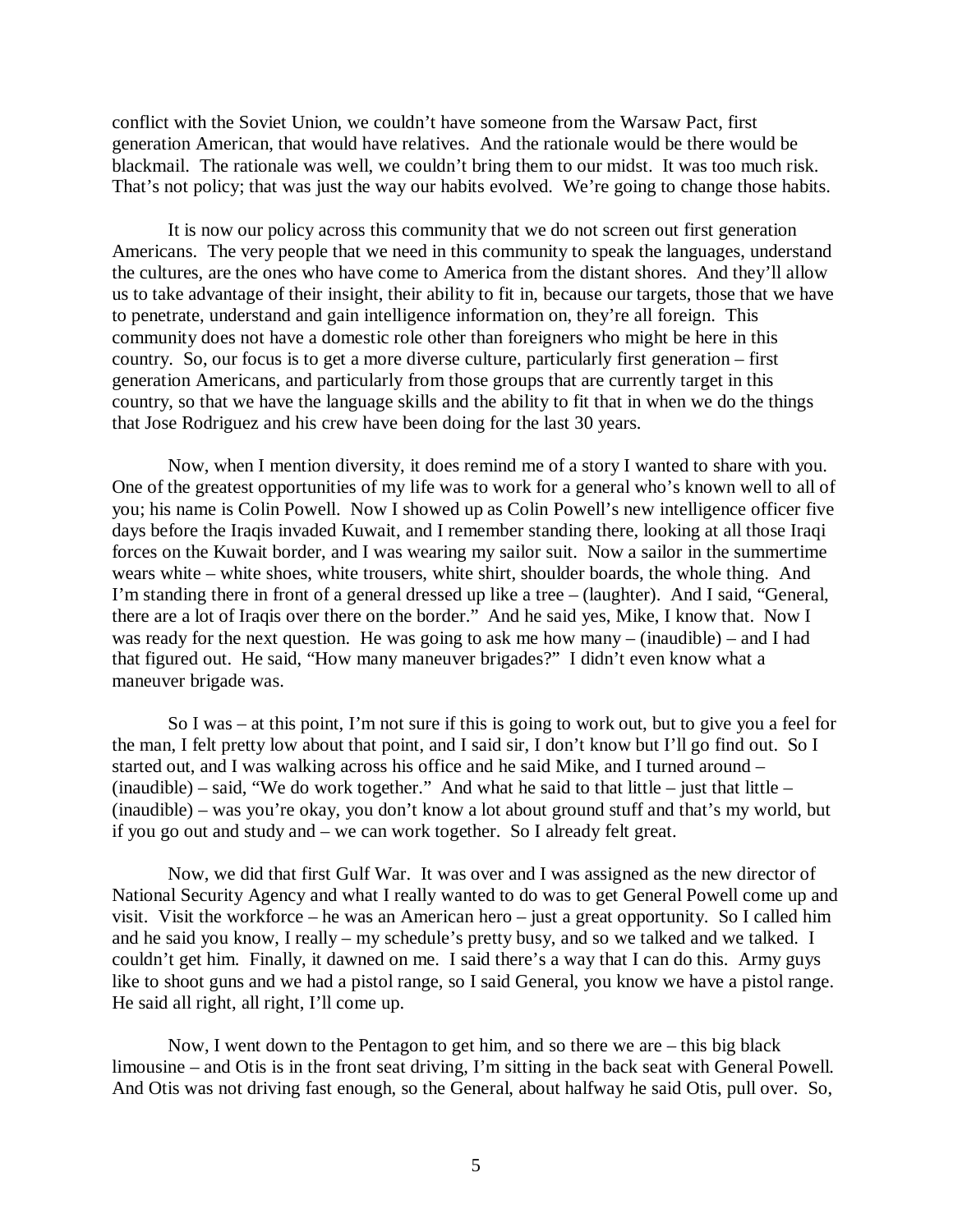Otis pulled over. General Powell gets in the front seat and is driving, he gets me up in the passenger seat and puts Otis in the back. (Laughter.) So here we are, screaming, 85 miles an hour going to NSA. And you can picture – we go on the base, and there's specialist Smith, and we're going 60 miles an hour in a 30 mile zone. So we'll pull him over.

So he walked up to the car and he sees General Powell and he said, "Excuse me sir," and he goes back to his vehicle and he calls in and says, "Sergeant, I got a problem here." (Laughter.) He said, "Specialist Smith, what's the problem?" He said, "Well I got a car doing 60 in a 30 mile zone." He said, "There's no problem. Give him a ticket. We'll send somebody out and lock him up." He said, "No, sir, you don't understand. I really got a problem here." (Laughter.) He said, "Well, what is the problem?" He said, "Sir, I got somebody really important in this car." He said, "I don't care how important they are. Give them a ticket." "But sir, you don't understand. This person is really important." "Well who is it?" He said, "I don't know who it is, but Colin Powell's the driver." (Laughter.)

Diversity. We have got to have more diversity. What is your community – your intelligence community, the world we live in? What are we doing today to help the situation here on the borders? As I mentioned, our mission is foreign intelligence, and unfortunately for us – and you know all of the problems that have been discussed in the last few days, and we're close on time so I won't recount a lot of that, but drugs, human trafficking, the tunnels across the border, all of the things that we're focused on.

The new president of Mexico is a wonderful partner. President Calderon has been very, very aggressive in going after the drug cartels. He has been heroic in that he has extradited not only kingpins but many of the other members into this country, and we're going the right direction probably for the first time in a long time to actually turn this tide on this problem.

Ninety percent of the cocaine that comes into this country comes via Mexico, and huge volumes of not only marijuana and drugs from South America but also Mexico come into this country. We are working very hard. Many of the efforts and things that we do you'll never know about because they are in the classified realm – working very hard to support the Mexican government, particularly the programs that have been outlined by President Calderon. We are making great progress and we will make even better progress. The president has requested some direct support, and we're in the process now of determining exactly what that is and what size. And I can't report to you that it is going in the right direction and I have great hope.

Now, in addition to drugs coming this way, we have another problem. It's called weapons going the other way. Mexico has a problem with drugs, with weapons originating in this country which are smuggled back into Mexico used by these drug cartels. And you know the stories. The drug cartels jealously guard their territory. They are killing – I think 1500 people were killed last year. So we have to work extra hard on our side of the border to keep these weapons flowing into Mexico.

I do want to mention terrorism. That is one of the things I'll probably spend about 80 percent of my day on. We don't yet have a path of terrorists coming through Mexico into this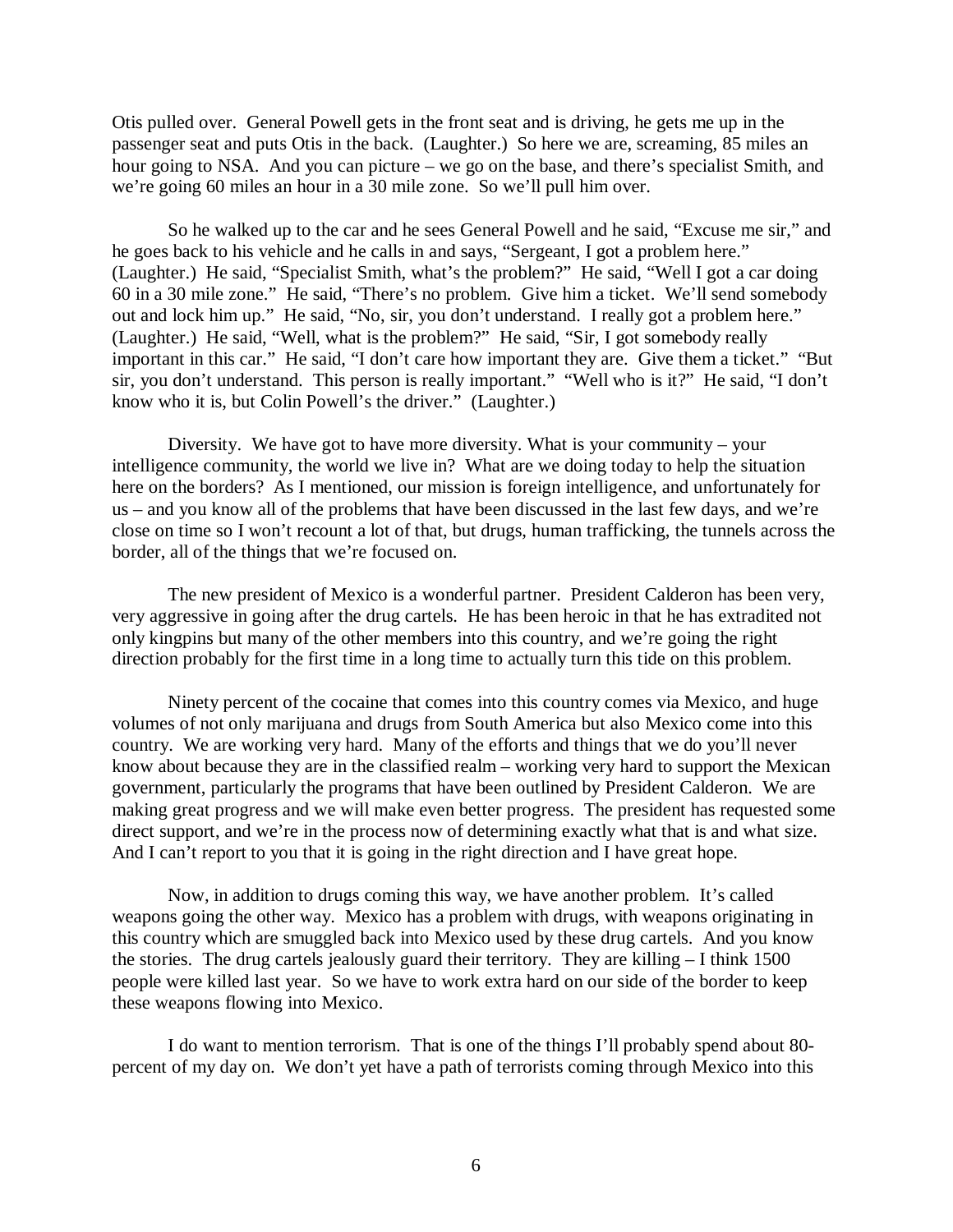country, but it is a path that is desirable by the terrorists. Why? Last year in America, there were 50 million visitors. Seventy percent of them did not require a visa. So you do the math.

If your intent is to call mass casualties in the United States, the first thing you'd have to do is get here so that the terrorists who are enjoying a relative safe haven in Pakistan, although the Pakistani government is applying pressure every day, they have been able to reestablish – they have their leadership. They have their lieutenants for the training, they have established recruits, they have conducted the training, and so now – and the objective is to come back into this country to achieve mass casualties.

And one of the things we worry about is you can move around in South America and Central America without a visa. And if you are successful in getting a passport, even a counterfeit passport, it would be relatively easing to come north to Mexico in this country, so we are watching very, very closely.

I want to just wrap up in the interest of time to say the community is large. We are wellfunded. We have a great relationship and partnership with the Congress. We are doing wonderful things around the country and being successful in areas that you won't read about for a long, long time. I am somewhat of an amateur historian, and one of the things I take great delight in is going back to read the stories of what was accomplished in World War II and the early part of the Cold War. Those same stories are being created today and you'll get to hear about them at some time.

But I had the opportunity to go to many of the same places that Congressman Reyes visited, in Baghdad, in Kabul, and Islamabad. And what I can report to you is the great Americans who came into this community post-9/11 are working in those centers all source, seven days a week, 24 hours a day. Many of these youngsters are working seven days a week and often 12, 14, 16 hours, and at the consoles doing their business. You can't tell CIA, NSA, and FBI, and NGA, and DIA. They don't know anything else but collaboration, and it's an expectation on their part. The great news for me is when they come back to this community, that will be the way we believe and hopefully we will achieve this higher level of collaboration across the command to be much, much more effective.

So I thank you for your time and attention and I think we can take a couple of questions. Yes, sir. Could you stand and say your name?

#### Q: (Off mike.)

DIRECTOR McCONNELL: NATO. NATO has a significant role. Now remember, my focus and my mission is global. It's not on our front page as much anymore, but recall Bosnia and former Yugoslavia and Herzegovina and all those issues. Well, that's not totally resolved, and NATO has a peacekeeping force there now doing a lot of that work. In addition, NATO is with us in Afghanistan and is contributing to keeping the Taliban from resurging, and they think they're rebuilding the Afghan government.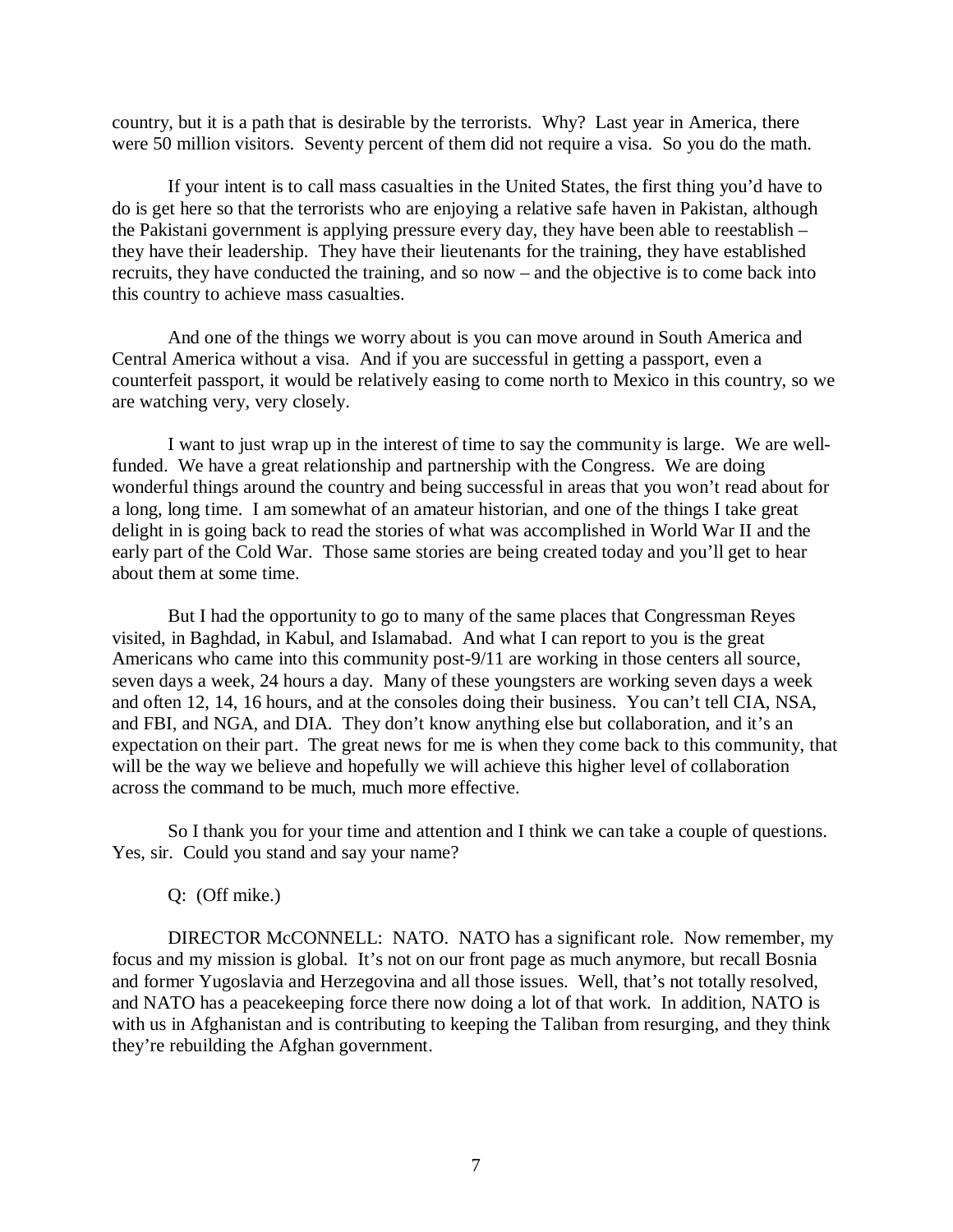In addition to all that, the partnership that we have with NATO is significantly growing, and the good news is, most of the nations in Europe and going further to the East want to be members of NATO, so that creates a partnership and a global community for not only security assistance but for markets and development of democracy and that sort of thing but – (inaudible). Yes, sir.

#### Q: (Off mike.)

DIRECTOR McCONNELL: I would say not at all. They really want to embrace – (inaudible) – but you probably wouldn't believe that if I said it. I think we had frank and objective dialogue in the course of this discussion. I had briefed, I would say, somewhere about 250 to 260 members, either individually or in groups. The big issue is there's a great deal of confusion associated with FISA.

For those of you who may not have the background of the question, there's a legislation, and I'll take a minute to explain this, it's called FISA. It stands for Foreign Intelligence Surveillance Act, and just let me give you a little bit of context. In the '50s, '60s and '70s, my community conducted surveillance against Americans. That was actually, it goes all the way back to the '40s. You could say every president from FDR to Nixon, for whatever reason, directed this community to conduct surveillance against Americans. How many times it was justified for a variety of different reasons, but the bottom line was, any time when you conduct any surveillance against an American, you should have a warrant to do that, a warrant issued by a court.

The law which was passed in 1978 required any surveillance against not only an American but a U.S. person – I mean, what does that mean? It means a person in the United States. So even a terrorist who is inside the country, if you're going to conduct surveillance, you must have a warrant from court. That was true in 1978; it's true today.

The issue was, in 1978, we had a thing called the Cold War, and the consideration by the Congress of the administration was, how do we let a community whose mission is foreign intelligence do foreign intelligence, and how do we restrict them from ever conducting surveillance against an American unless they have a warrant? So a law was passed that said, very simply, to do surveillance in this country against a U.S. person, you must have a warrant. If you do surveillance against foreigners in foreign countries, no warrant.

Now, the problem with the wording in the law in 1978 was it was written for the technology of 1978. In that timeframe, almost all international communications were wireless, and almost all the communications in the United States were with wire. There were only two kinds of communications, wire and wireless. So the wording in the law said, if you intercept information on a wire in the United States, you must have a warrant. With the technology change today, almost all communications – all – passes through a wire.

Now you would think, well how can that be? We have cell phones and so on. Let's think of a cell phone as an on-and-off ramp for a 6 lane highway. You could put a hundred gigabits in a single strand of foreign optic wires. So what happens is, global communications follow the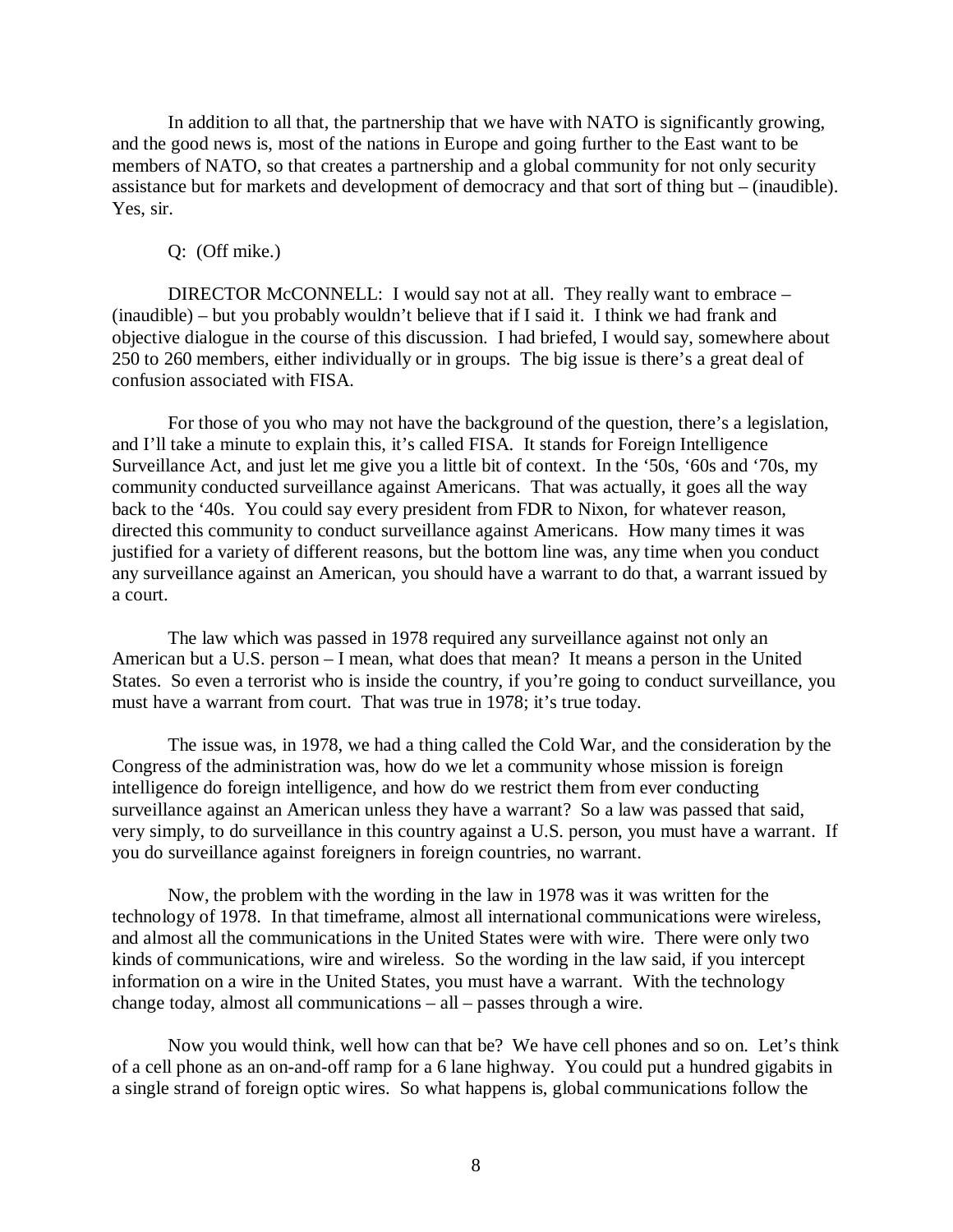path of least resistance, and it's not uncommon for foreigners who are talking to other foreigners, for that communication to flow through the United States. Therefore, we the community were hand-strung because of wording in the law in 1978. So our effort was to be as convincing as we could to make the law technology-neutral.

So the law was passed, the president signed it, it has a six-month sunset clause where we visit it again. So where are we today? Any time this community would do surveillance where the target under surveillance is a U.S. person, you have to have a warrant; you have to –  $(inaudible) - the court - (inaudible) - in the past. Any time we do surveillance against terrorists$ or foreigners in foreign countries of which there is an intelligence interest, we're not required to have a warrant. That was the whole – (inaudible). And there are some other issues associated with it, but various people took varied points of view. We argued. We debated. We traded drafts. It was intense. I would say the last four days, I probably slept about two hours a night. But we got to closure. It has a sunset clause. We'll revisit it in six months and see if we got it right. Yes, sir.

Q: (Off mike.)

DIRECTOR McCONNELL: Good question. The president gives us our priorities, and the way we get to a list of recommendations for the president is that we involve all the cabinet members and we have tiers, tier one through three, and we try to pick some large grouping of things that the cabinet members would be interested in, and then, from that, we flow our priorities. So it's a very disciplined effort. We have a staff that works at – (inaudible) – regular basis. I mean, it's not something we do once a year. It's updated.

Part of the effort is, often this kind of engagement will become very complex, almost to the point of being not understandable, so we're taking a step back to try to get the major pieces and see if we're in the right place. We're just going through that process now. So it's an annual review that everybody makes an input to, and it's signed out by the president, and then that gives us our guidance for the next year, and we can adjust as we need to during the year. This man in the back area.

Q: (Off mike.) DIRECTOR McCONNELL: Say that again. If -Q: (Off mike.)

DIRECTOR McCONNELL: I can't comment on the redundancy because I don't have a feel for it. It's kind of out of my lane. But let me give you some of the rationale that I've heard that those who work this issue have focused on, then comment on the piece that is in my lane. As I mentioned to you, al Qaeda has been able to reestablish with a somewhat of a safe haven, and their leadership and they're rebuilding their training force and recruits to come back into this country to get to – infiltrate. Most of those operatives have a certain profile, and so part of the rationale of the physical interview is to see if there is some way that we can't identify early the key people from coming into this country who have those objectives.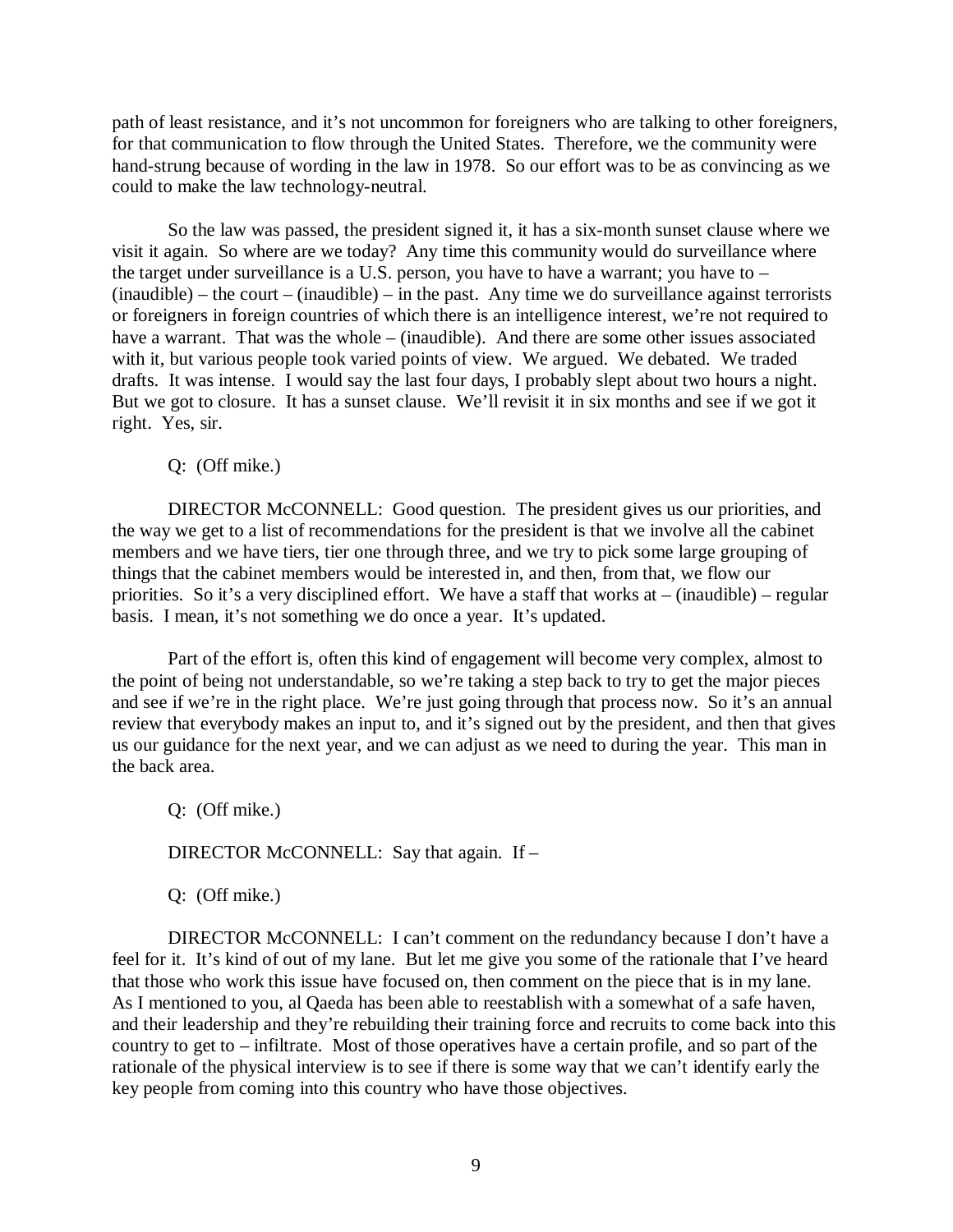Now, let me just give you a feel for some of the level of detail. There are ways to buy, here in El Paso, commercially available chemicals to cause huge explosions, given that they are purchased and assembled in the right way and placed in something that would cause mass casualty, building on loss of life or whatever. So part of that effort, and again, I don't know all the extent of it, but part of that effort in the interviews is to have a dialogue with a person who is seeking a visa or whatever so that you can do some level of screening. Now, how they've done it, I just can't comment on because I'm not engaged in it so I don't know. But that was the rationale. Yes, sir.

#### Q: (Off mike.)

DIRECTOR McCONNELL: There are multiple schools of thought on China. It tends to take on a political flavor. There are some who want to paint China as the next Soviet Union or Russia, and there are some that want to embrace China as a market, not only a provider of goods and services to us but that raise our standard of living by reducing cost to us, but provide a market, huge market, for the United States.

I watch China very closely. My view, if you do a projection, and we've done this recently, in the next 20 years, the four largest economies in the globe will be China, the United States, India and Japan, and there's debate about who will be number two and who will be number three, but there is no debate about who will be number one. That's going to be China. And so, then the issue becomes, what is China's major problem and what are their objectives?

At one level, China's biggest problem is internal stability, creating 25 million new jobs every year. They'd have to do that to stay on the same path. Another way to state the problem, there's 700 million Chinese – 700 million – who have not enjoyed the fruits of this tremendous prosperity growth levels they're on. So there were 70,000 demonstrations in China last year. That surprises most people. One of the characteristics of those 70,000 demonstrations, they tend to be remote, and the demonstrators in one place don't know about the demonstrators in the other place, so if you're an information technology provider, what happens when they're connected? And what happens when they get some leadership?

So my view is, internal stability is going to be a major problem for China over the next 20 years. Now, are they building a military? They are. I would characterize it, for the most part, while it has offensive capabilities, for the most part right now, it is defensive, and their principle focus is on Taiwan, bringing Taiwan into China, and the ability to have access to natural resources. So they're starting to build a navy. It is taking on the characteristics of a bluewater navy, and they will try to reach across the oceans to establish this ship line for natural resources energy, among many others.

So it's something we'll watch very closely. In my view, China will be probably the most important nation to the United States over the next (inaudible) years in how we balance that relationships. Take one last question. .

Q: (Off mike.)